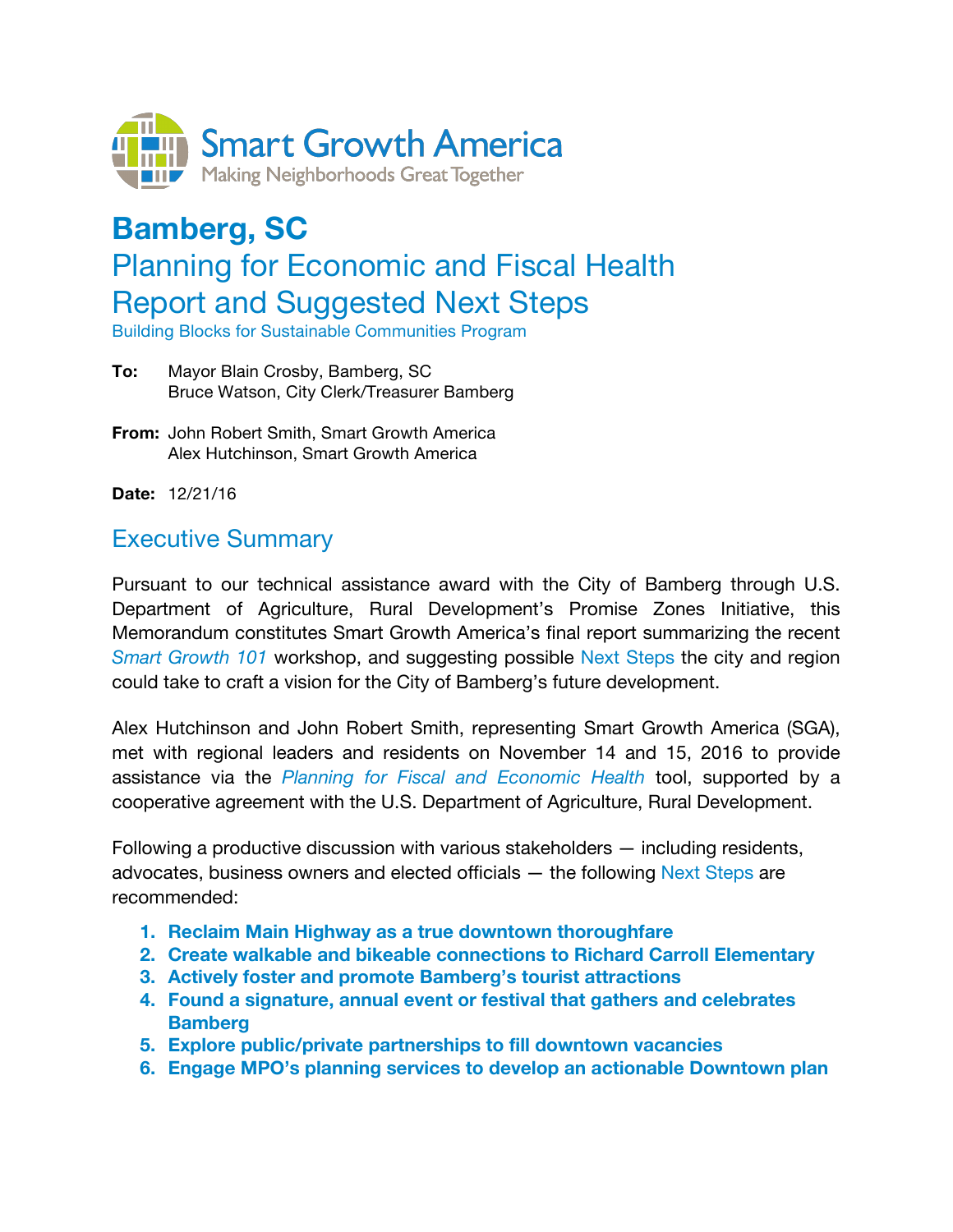## Need for assistance

The city of Bamberg, county seat of Bamberg County, has suffered traumatic population and economic loss in recent decades. Between 2010 and 2014 Bamberg County has shed roughly 5 percent of its population, which hovers above 15,000 citizens. According to current projections, the county is expected to continue that population decline in coming years. The city's decline mirrors that of the county. Around 3,500 people currently live in Bamberg.

Economic decline in the general area is striking. Jobs opportunities are scarce and some major employers have shut down recently, including a hospital closure which cost the city of Bamberg around 325 jobs. County-wide unemployment is a relatively high 9 percent and rising.

The combination of economic and population pressures have put the city of Bamberg in a precarious position. Declining tax revenues due to population loss or delinquent tax debts have made it difficult for the city to support its historically superb public school system —reportedly among the best in the state — and emergency services. Bamberg City Clerk Bruce Watson reports that the city has more homes for sale today than he has ever seen, a circumstance which indicates that the tax base will shrink even further.

While the city has traditionally supported its public school system – passing a bond referendum to fund the construction of a new elementary school five years ago — the growing tax burden has become difficult to bear, given the depleted tax base.

Occupancy in the city's downtown is precariously low with little no to foot traffic for what businesses remain in operation. Walkability in the district is poor, in large part due to the traversing presence of U.S. Highway 301, which bears significant trucking and freight thru-traffic. U.S. Highway 301 also serves as Main Highway for the city's surface street network. State transportation engineers recently widened the roadway, removing street parking and shrinking the available sidewalks. New subsurface utilities were installed as part of the widening project, but what the city gained in updated pipe and drainage is lost to dying commerce.

The city's declining economic health complicates its plans for revitalization. Without a reliable source of tax revenue, the city lacks the organizational capacity for planning or major public works activity. Over the years, the city has adopted master development plans to little or no effect. Interagency communication is poor, and the city government has been unsuccessful in changing the status quo.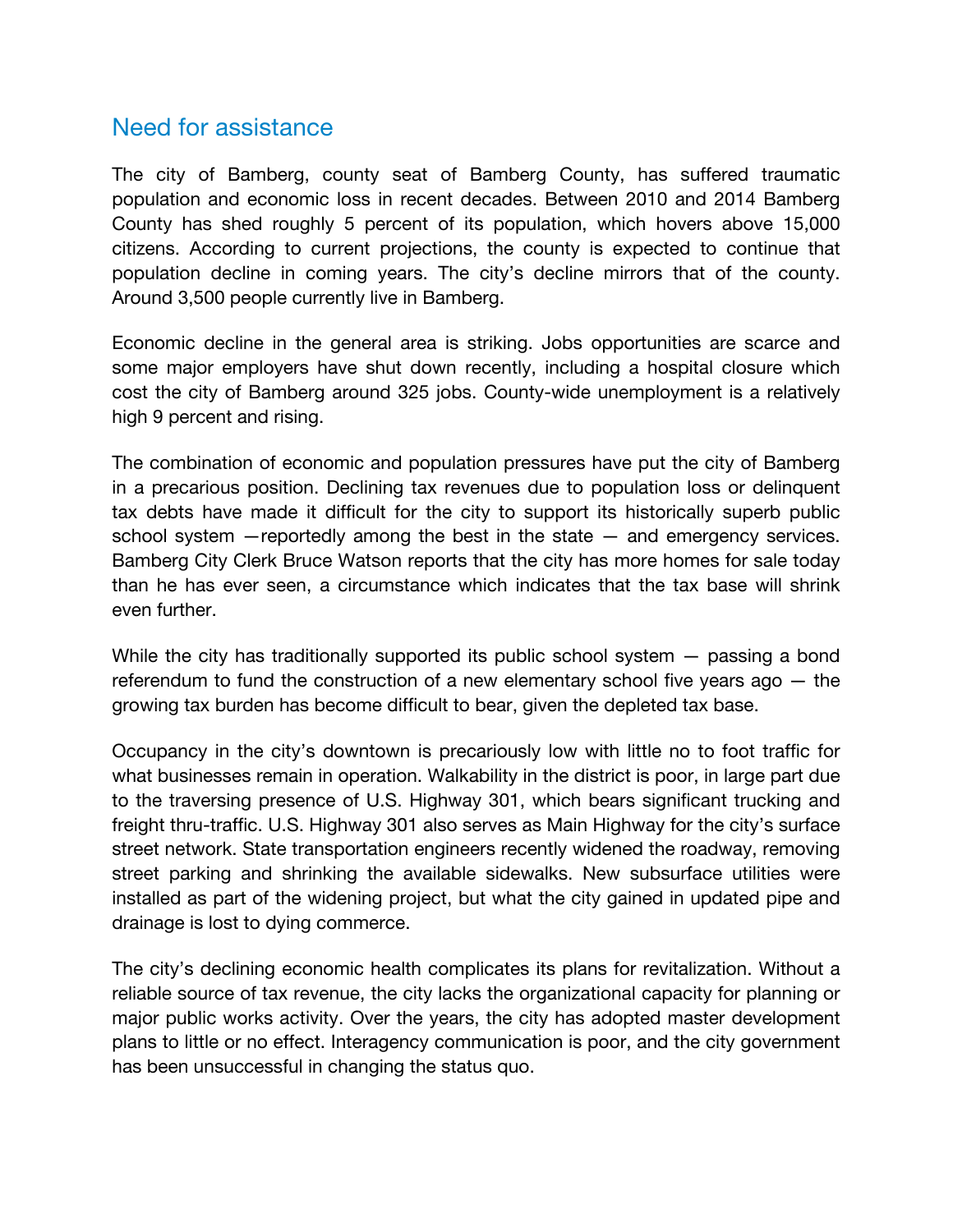Generally speaking, when a problem arises, the city has little funding to solve it.

# Workshop Review

Our visit began with a tour of the city of Bamberg on November 14, led by Robert Thomas, the director of a local housing non-profit, Southeastern Housing and Development.

The tour provided a broad view of the city's assets and challenges. We walked through Bamberg's recently built Richard Carroll Elementary School, the Ness Sporting Complex, and the county's industrial park, which houses a manufacturing facility for German oil and gas corporation Freudenberg Group.

We visited Black Water Barrels, a start-up small scale manufacturing operation south of the city's main crossroads near downtown. Black Water represents a rare economic victory for the city. Using a combination of state tax incentives, Black Water's owner opened the 20,000 square foot facility in an overhauled Chevrolet dealership. The business employs 20 workers, including some graduates from a nearby technical college, and expects to produce some 30,000 barrels per year.

Bamberg has several historic properties, including some well-preserved homes and churches from the 19th century, which we passed on our driving tour.

A walking tour of Bamberg's downtown gave an up front view of the district's vacancy. While some businesses are still operating, very little foot traffic was present. Revitalization efforts are currently confined to a couple of buildings owned by a nonprofit foundation called Rising High, which operates a radio station in one of its renovation projects.

That evening our team gave a public presentation at Bamberg's multi-use community center, formerly a national guard barracks, to a gathering of roughy 20 attendees, including elected officials, city employees, Promise Zones representatives and private citizens.

The evening presentation touched briefly on several topics which would be explored in further detail in day two of the workshop, including emerging economic and demographic trends, and provided an opportunity for the gathered stakeholders to set a tone for the workshop's proceedings. Our presentation included examples of the revitalization work taking place in towns of a size and setting comparable to Bamberg, including Alton, MO; Bottineau, ND; North Little Rock, AR; Clendenin, WV; and Pelahatchie, MS. An informal discussion raised several specific considerations to be taken up in the next day's working group sessions.

The principal of Richard Carroll Elementary posed the town's defining problem — how does Bamberg create opportunities for future generations locally? Without a plan for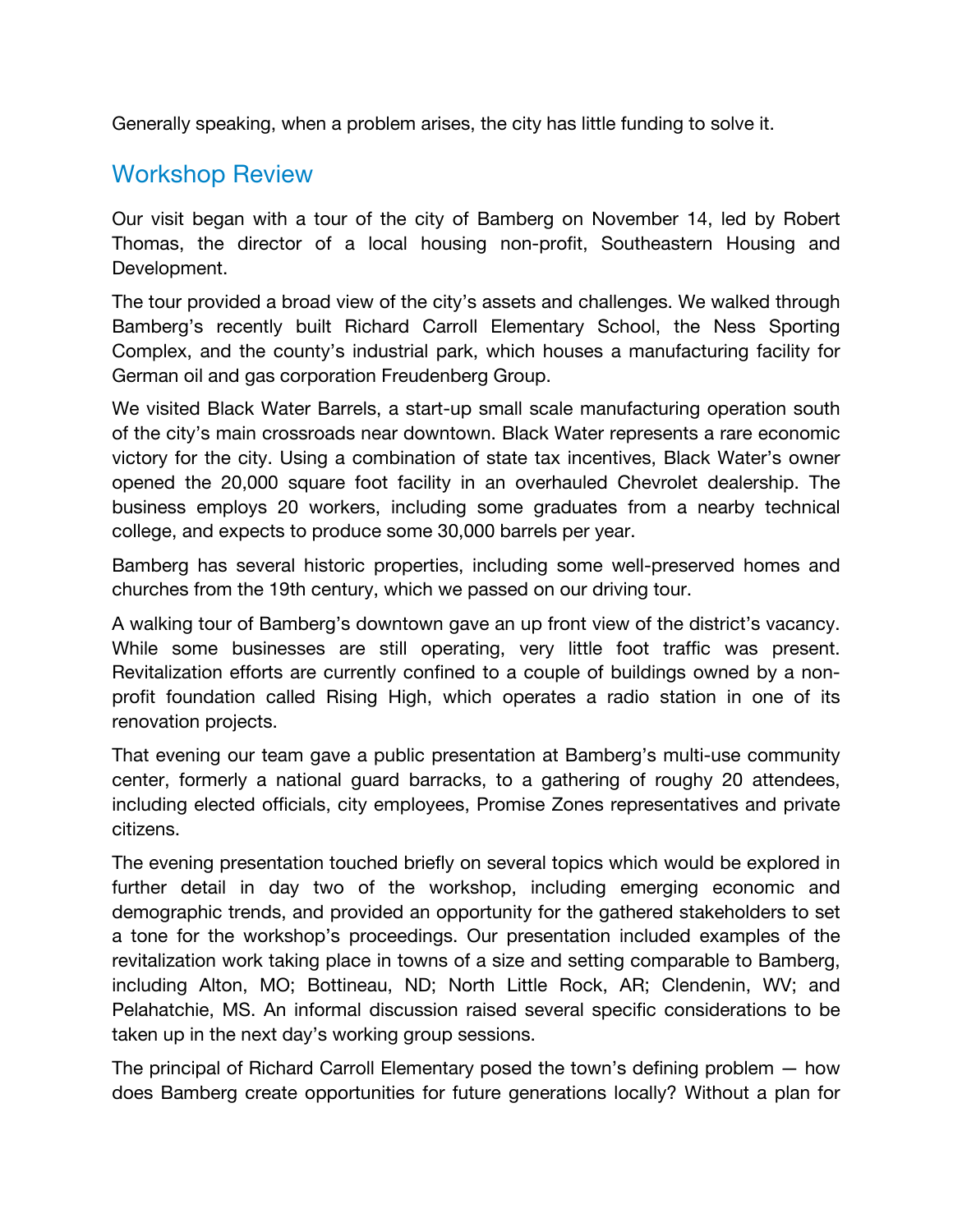growth and new opportunities, she suggested, many of Bamberg's brightest will be forced to leave the city to "reach their potential."

Day two began with a brief review of materials from the previous evening's presentation from SGA's presenters, followed by a brief presentation by Robert Thomas. Mr. Thomas reinforced many of themes touched on in the SGA presentation on the previous day, and connected them to some of the particular issues facing the city. He noted that the city has a high tax burden, spread over few people who, year by year, are taking on more financial responsibility for the city's troubled infrastructure and economy. "We're a promise zone because of our poverty," he remarked.

After the morning's presentations, attendees separated into mixed groups of city and elected officials, private citizens, and regional stakeholders for interactive breakout sessions.

The working groups discussed Bamberg's past, present and future to identify an underlying narrative from which to draw a defining identity. Bamberg does not precisely fit the archetypes discussed in the SGA presentation — e.g. edge communities, retirement communities, gateway communities, main street communities — but the group mostly agreed that Bamberg resembled a hybrid of a gateway community, relative to its proximity to the Edisto River as a hunting, fishing and outdoor sports attraction, and a traditional mainstreet community oriented around the city's downtown, despite the district's current condition.

Participants discussed historical themes that would inform the city's identity moving forward. Bamberg is very proud of its athletic tradition. Several professional athletes hail from the town, and the community views its Little League and other youth sports programs as tremendous resources for community gathering and spirit.

Establishing an identity is a crucial component to developing a foregoing plan for city development. Such an identity will inform a vision of Bamberg's future and guide what strategic choices are made in implementing any new plans.

Ultimately, the working groups identified three basic challenges/issues for discussion and problem solving: Revitalizing Downtown; Improving Communication and Coordination; and Developing and Marketing Bamberg's Identity.

## **Attending leaders from regional agencies included:**

Dean Van Pelt - Coordinator, South Carolina Promise Zones

Bruce Watson - Clerk/Treasurer, City of Bamberg

Blain Crosby - Mayor, City of Bamberg

Robert Chatman - Bamberg County Development Commission

Amanda Sievers - Planning Manager, Lower Savannah Council of Governments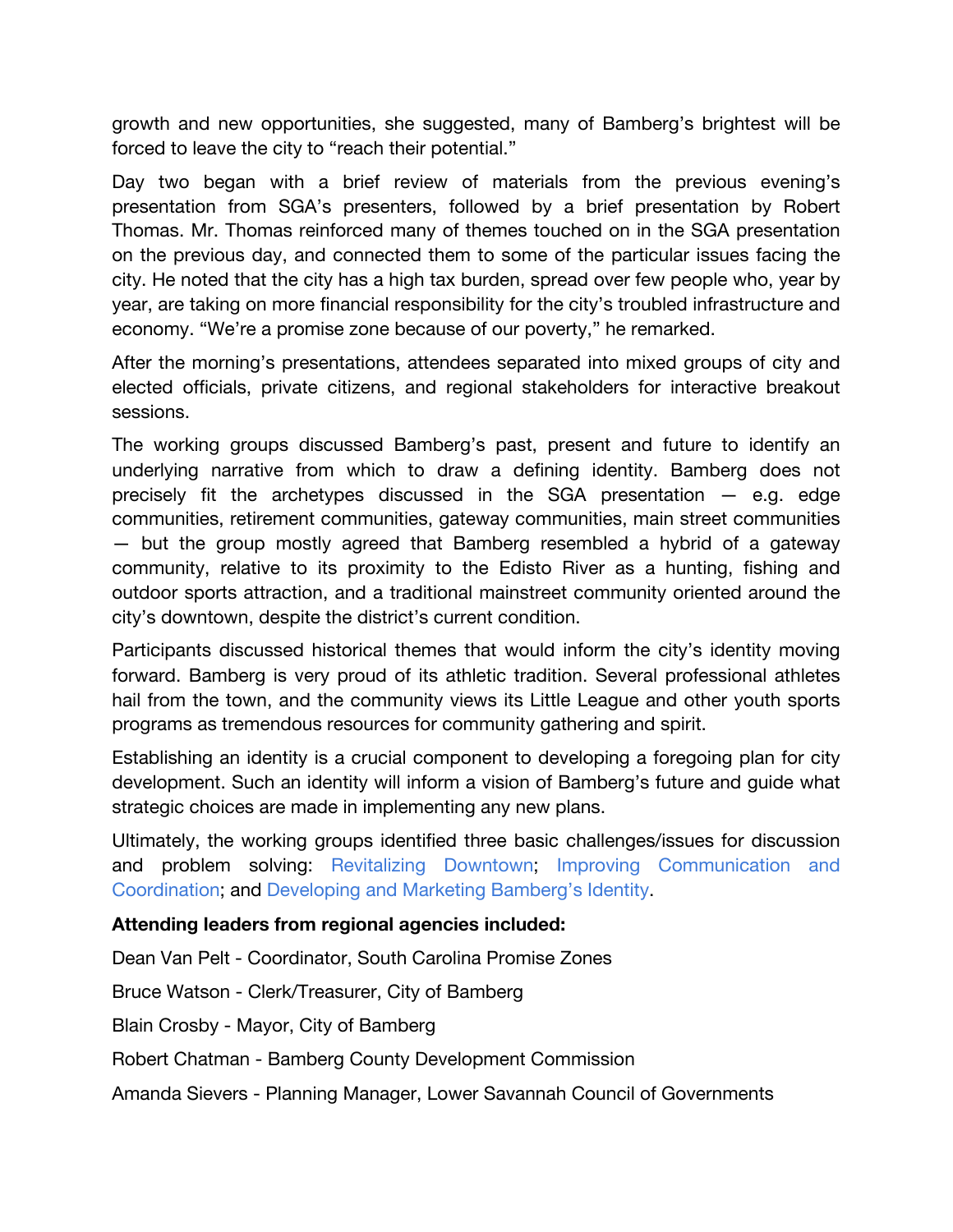Beth Overton - Deputy Director, Southeastern Housing and Community Development

Robert Thomas - Executive Director, Southeastern Housing and Community **Development** 

Darrell Booker - Project Manager, Southern Carolina Regional Development Alliance

*The intent of these workshops is neither for Smart Growth America to create a plan nor bind the communities to any particular course of action, but to assist ongoing regional efforts to create a more vibrant, successful region, consistent with the goals of their envisioned plans.* 

# The built environment and fiscal and economic health

Communities around the nation are always concerned about their fiscal and economic health. This is especially true of small towns and rural regions.

By *fiscal* health, we mean a local government's bottom line: Does the life cycle cost of a project's investment—upfront infrastructure, ongoing service provision and eventual repair and maintenance—cost more than what it produces in tax revenue?

By *economic* health, we mean the general economic well-being of the community and its region: How does new investment and development add to or detract from the creation of economic competitiveness, fiscal efficiency and sustainability, jobs, jobs access, retention of local youth, cultural identity and wealth?

In approaching these questions in Bamberg, as in any part of the country today, it is important to bear three trends in mind:

## **Our nation's demographics are changing in a way that profoundly affects the housing market in large cities and rural areas alike.**

Demographic trends are moving the housing market strongly away from conventional suburban housing. That presents a significant opportunity for rural communities to compete for new growth. The two biggest demographic groups in the nation—retiring baby boomers and millennials (18-39 year-olds) — both express strong preferences for a more walkable, urban/village lifestyle.

<sup>&</sup>lt;sup>1</sup> See; "The Changing Shape of American Cities," Luke J. Juday, Weldon Cooper Center for Public Service, University of Virginia, March 2015.

<sup>&</sup>quot;Demographic Reversal: Cities Thrive, Suburbs Sputter," William H. Frey, Brookings Institution, State of Metropolitan America Series, June 29, 2012.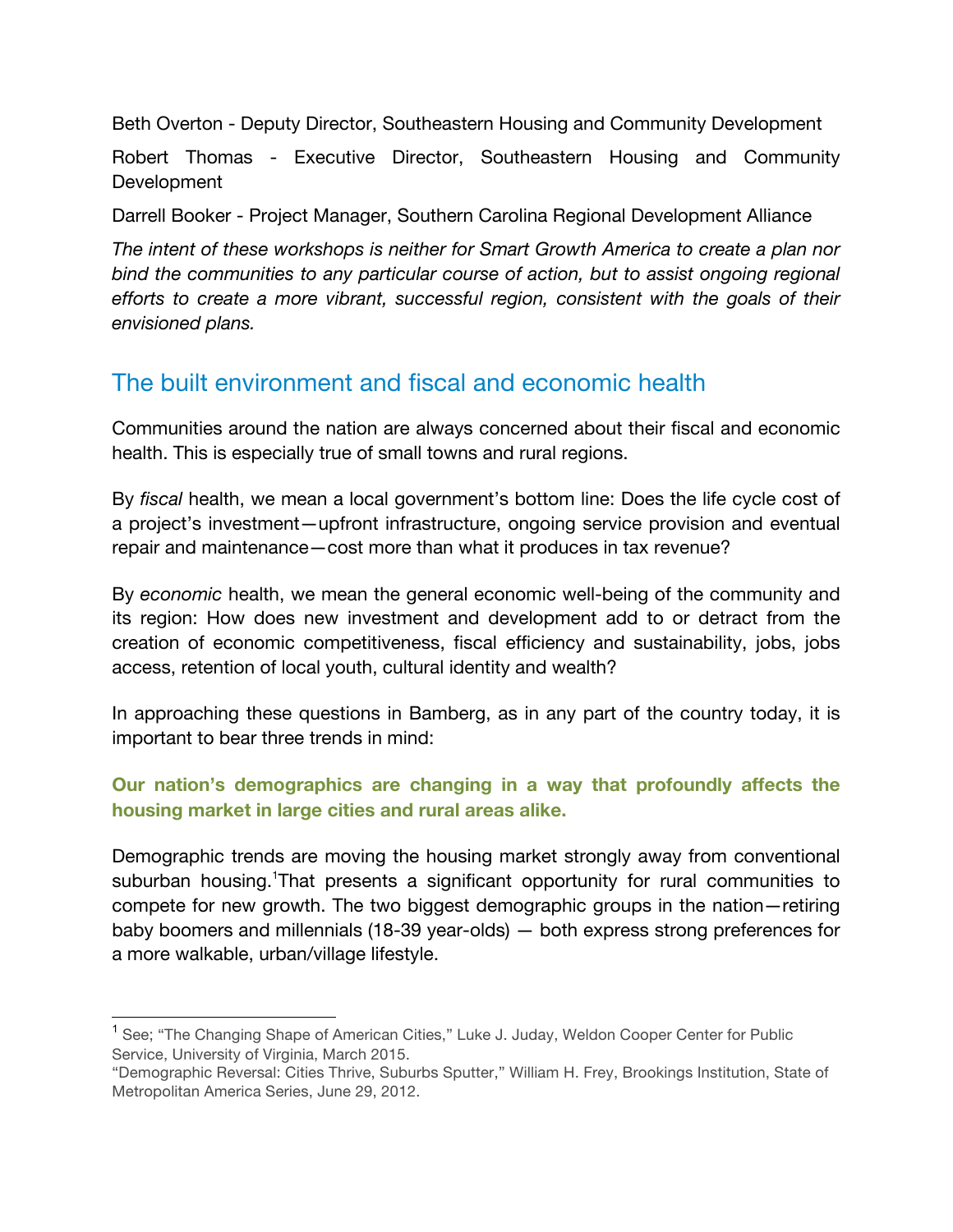Data tells us that ten percent of all city-dwelling Americans would prefer to live in rural locales if those places are walkable, connected to the larger region and possess a strong sense of character and place. That represents a pool of 26 million potential transplants that Bamberg could compete to attract. Indeed, forty percent of millennials prefer to live in rural places, provided those places have a vibrant rural fabric. The vast majority of net new households formed have no children at home, and most of them are one- and two-person households, which are much more likely to prefer a walking lifestyle.<sup>2</sup> These trends depart from those experienced in the latter half of the  $20<sup>th</sup>$ century.

## **The formula for economic growth is changing.**

Business growth used to be driven by large corporations that operated in a fashion that was both private in ownership structure and linear in manufacturing and production. In the past, new research breakthroughs occurred in sealed research laboratories controlled by the companies that owned them. Manufacturing and other business processes occurred in assembly-line situations, with little interaction across or inside industries. These conditions led to communities that featured large, sealed-off campuses and tended to be linear in their arrangements.

Today, business growth is driven by collaboration among many types of entities private companies, research institutions, universities, and others — that must interact frequently and work together creatively. This trend requires cities and communities that encourage interaction and collaboration — the opposite of the older model described above. How communities are designed directly impacts their ability to create interactive and collaborative environments.

Most significantly, the innovation economy, as it is sometimes called, depends heavily

<sup>&</sup>lt;sup>2ii</sup> "Suburbs Try to Prevent an Exodus as Young Adults Move to Cities and Stay," Joseph Berger, New York Times, April 16, 2014 (on-line at, http://www.nytimes.com/2014/04/17/nyregion/suburbs-try-tohold-onto-young-adults-as-exodus-to-cities-appears-to-grow.html? r=0.)

<sup>&</sup>quot;See ya, suburbs: More want to live in the big city," Greg Toppo and Paul Overberg, USA TODAY, March 27, 2014.

<sup>&</sup>quot;Why urban demographers are right about the trend toward downtowns and walkable suburbs," Kaid Benfield, bettercities.net, February 28, 2014.

<sup>&</sup>quot;NAR 2013 Community Preference Survey: Americans Prefer to Live in Mixed-Use, Walkable Communities," National Association of Realtors, November 1, 2013.

iii For more information, see: http://www.smartgrowthamerica.org/research/the-fiscal-implications-ofdevelopment-patterns/

 $\dot{v}$  A description of the methodology and summary of the results of each case studied can be found in Government Finance Review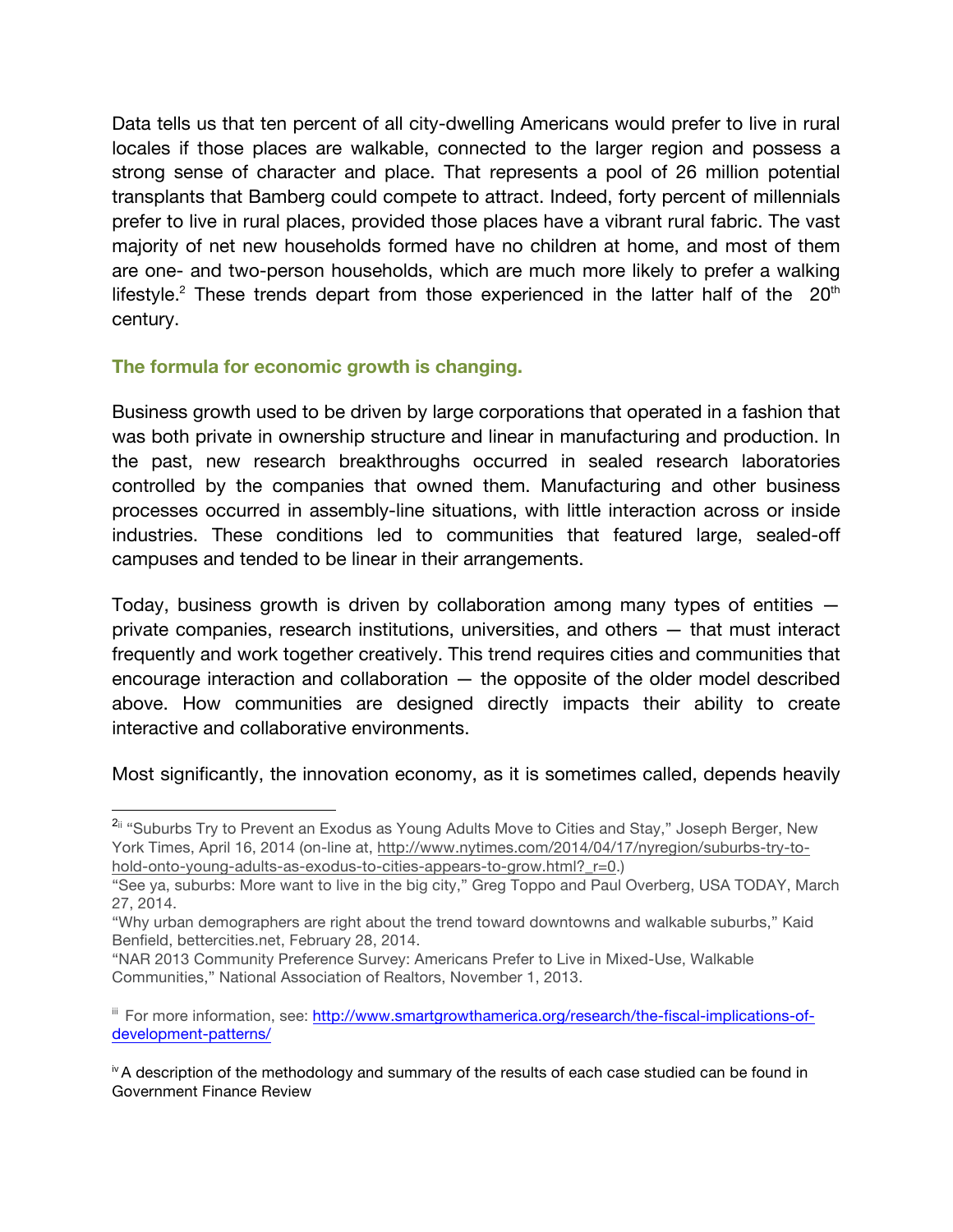on skilled workers. The companies that are driving innovation are pursuing highly educated talent, especially among millennials. Increasingly, companies find it necessary to locate in places that their target workforce wants to live in. Increasingly, that means walkable communities. **People on the move are looking to relocate to places with a high quality of life. In fact, they are willing to sacrifice salary for location. High quality of life is defined more and more by the character of the town center than by the size of a front yard or square footage of a home.** 

Similarly, the market for retail is changing. Suburban shopping malls and retail centers that thrived for decades are struggling as a result of oversupply and a shift in shopping preferences. With online buying playing a bigger role for consumers (especially for bargain hunters), many are looking for a more authentic experience when they shop in person. Consumers are demonstrating strong preferences for shopping locally at unique establishments that offer handcrafted, regional products. They prefer this experience to be a short distance from their homes and offices and within a comfortably walkable town center. This is bringing new value to traditional walkable main streets. Bamberg and its neighboring communities, oriented with traditional main street districts, are well-suited to taking advantage of this shift in consumer choice.

## **Sprawling development patterns are making it more difficult for local governments to balance their budgets.**

Development patterns that sprawl outward from town center require extensive investments in capital infrastructure and ongoing service delivery. Sprawling development requires more infrastructure to serve relatively few people and requires service providers such as firefighters and school buses to travel farther. More compact development patterns reduce both life-cycle infrastructure costs and operating costs.

A 2013 study by Smart Growth America, *Building Better Budgets: A National*  Examination of the Fiscal Benefits of Smart Growth Development<sup>3</sup>, concluded that, compared to conventional suburban development, smart growth patterns can achieve savings of one-third or more in upfront infrastructure cost, and 10% annually in ongoing operating expenses. Smart growth development patterns can generate up to ten times more revenue on a per-acre basis.

More recently, SGA's *Core Values: Why American Companies are Moving Downtown* examines the characteristics, motives, and preferences of companies that have either relocated, opened new offices, or expanded into walkable downtowns between 2010 and 2015. Smart Growth America partnered with global real estate advisors Cushman

<sup>&</sup>lt;sup>3</sup>vi The full report can be downloaded at, http://www.smartgrowthamerica.org/building-better-budgets.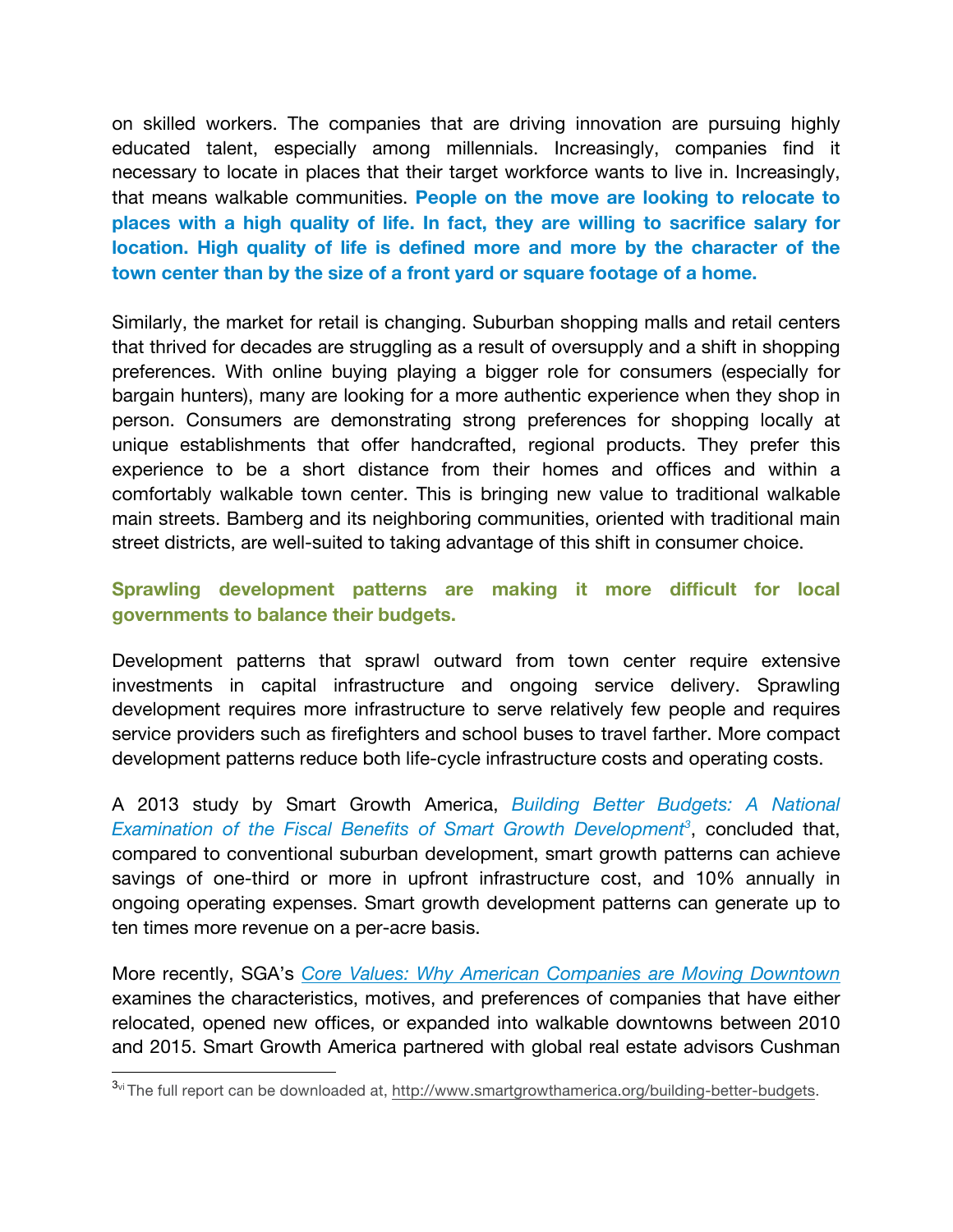& Wakefield to identify nearly 500 companies that have made such a move in the past five years. Of those, we interviewed representatives from more than 40 companies to gain a better understanding of this emerging trend. These companies' new locations are in areas that are dramatically more walkable than previous sites. The average Walk Score of companies' previous locations was 52; the average Walk Score of the new locations is 88. Similarly, Transit Scores grew from an average of 52 to 79 and Bike Scores bumped from an average of 66 to 78.

This trend is visible across the country, in big cities and small ones alike and should be a factor in the economic development strategy of all communities, including Bamberg.

**Note:** Not all of these trends will be completely relevant in every situation. Rural *communities are more reliant on private automobile ownership, and transit is often less*  feasible in these situations. But it is important to bear all three in mind in considering *the fiscal and economic health of any community.*

# Participant viewpoints

By and large, participants agreed on the essential economic and demographic conditions at play in the city. They recognize the fiscal challenges — high property taxes, declining population, high unemployment, and a faltering downtown. Participants remarked that the city currently lacks the amenities generally considered attractive to a younger workforce and the job creators that chase them.

One private developer from nearby Orangeburg recounted that he had lost potential development deals due to a lack of entertainment and nightlife in the area. According to the developer, he once courted the relocation of a National Guard outpost to one of his properties, only to be told that Bamberg County on the whole would have nothing in the way of leisure for the soldiers that would be based there.

There was a sense among participants that economic development strategies had been attempted in the past with little success. At one time Bamberg had a development office for the downtown, but poor communication and cooperation between the organization and the city forestalled any progress. In the interim, the downtown has been left with no unified voice to speak of.

Participants voiced serious concern at the loss of good jobs in the area. Some remarked that broadband access in the area was poor. Clearly, that would obstruct the city's ability to attract emerging tech-based or knowledge-oriented industries.

Discussion of the various state and federal economic development resources available to the city did spark some optimism. Mayor Crosby recounted our visit to Black Water Barrels, remarking that he was impressed with how the operation took advantage of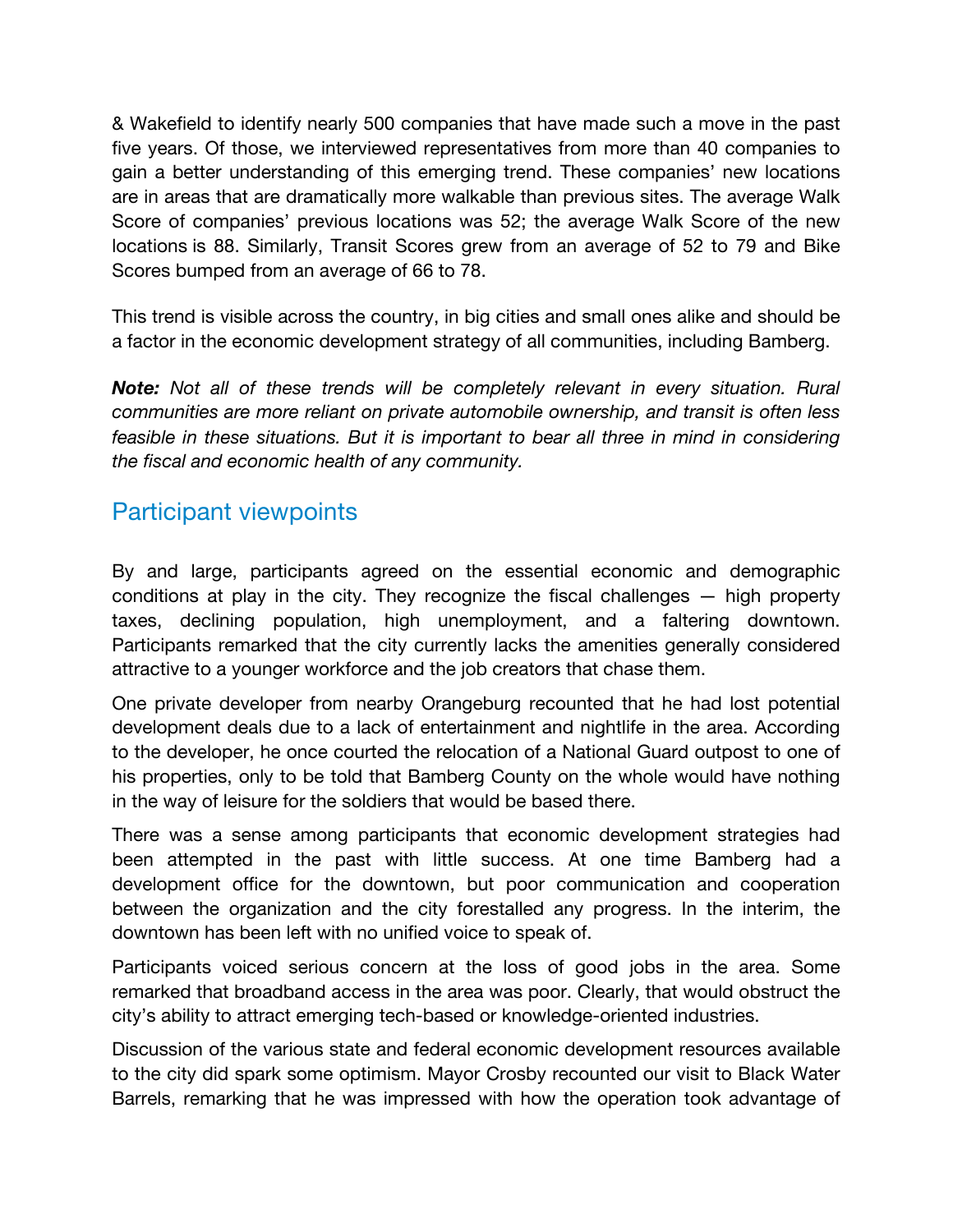state economic incentive programs. That indicates that further education on available regional, state, and federal resources could be of great benefit to Bamberg's revitalization efforts.

Attendees agreed that the downtown is not walkable, due in large part to infrastructural accommodations for Main Highway — wide traffic lanes, railings, narrow sidewalks and high travel speeds. The working groups believed that improving walkability in the district through short term remedies, such as removing or altering the sidewalk rails that line the street or a major streetscape overhaul, could help bring commerce and vitality back to the city. They also agreed that such measures could serve to provide an asset to retaining or attracting new and younger talent.

Group sessions identified the following goals and concerns:

## **Actions for Success**

- Fostering a diverse hospitality businesses that entices visitors to come to Bamberg and stay a while
- Developing and implementing an actionable downtown revitalization plan
- Coordinating efforts among private and public agencies responsible for development
- Better communication between among city agencies, and between the city and regional/state partners
- Expanded marketing of the Edisto River as a tourism attraction

## **Obstacles**

- Rapid population decline
- High poverty and few job opportunities
- High property and city taxes relative to the region
- Currently limited hospitality offerings city-wide
- Little retail and hospitality activity in the downtown
- Presence of U.S. Highway 301 through downtown
- No walkability in downtown
- Unreliable broadband service
- Bamberg does not own the right of way adjacent to most of the downtown strip

## **Opportunities**

- Regional Promise Zone agency has a fund matching program for fiber installation, a resource that could remedy issues with broadband access
- Regional Promise Zone agency has access to a volunteer labor force that could supplement and support the city's planning efforts with no-cost manpower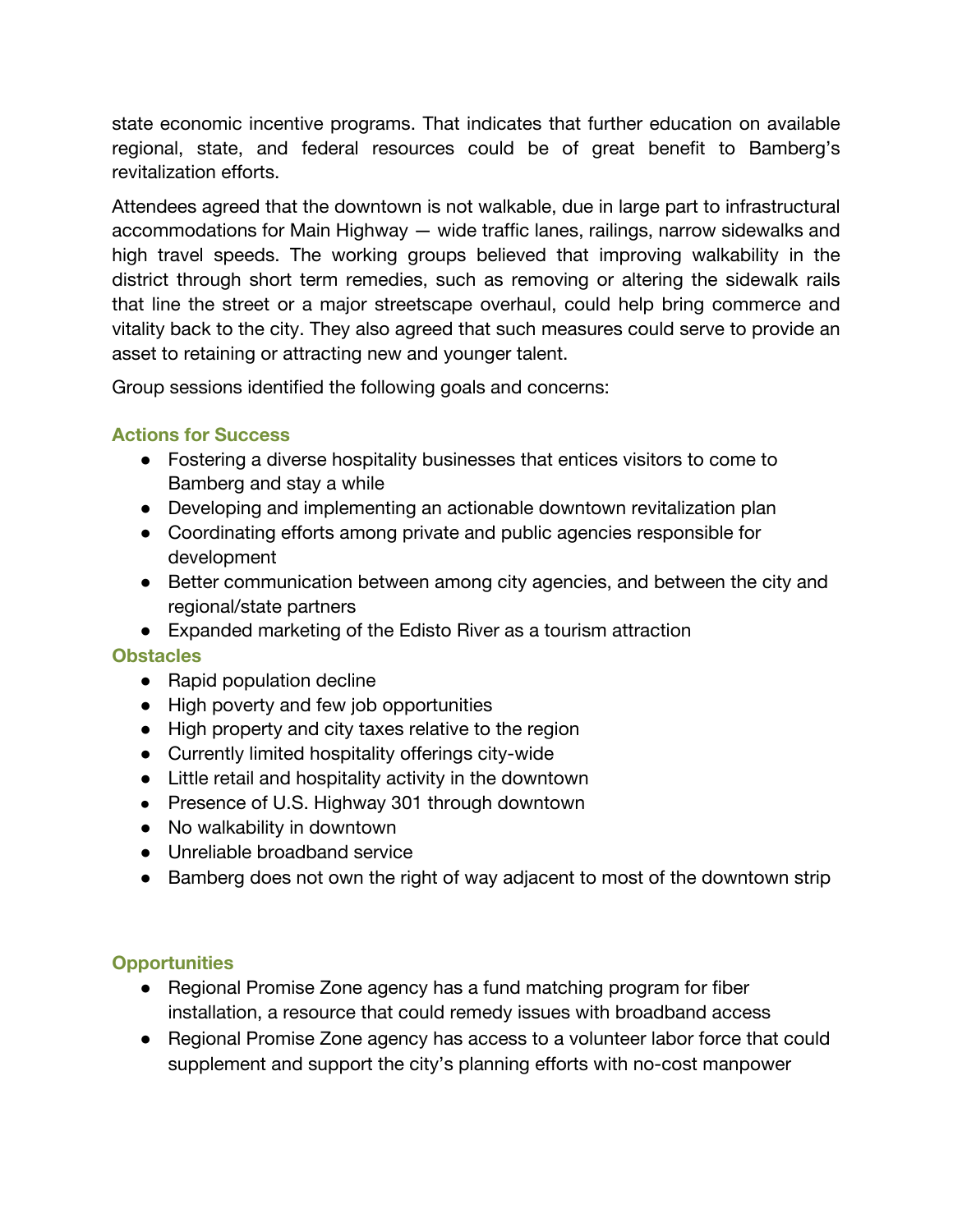- The Lower Savannah Council of Governments can provide planning support for creating a redevelopment plan needed to secure state funds
- Home Federal Bank is willing to offer low interest loans for property renovation
- Several buildings in downtown are owned by a single owner who is reportedly interested in selling off his holdings at low cost
- Bamberg owns rights of way for the corners on either end of downtown. These spaces could be easily landscaped and beautified.
- A new web site is set to launch, an opportune time to update the city's brochure
- Several properties are eligible for national historic designation

## **Disconnects**

- Institutional distrust of the state's ability/willingness to help
- Belief that redevelopment efforts have already been tried and failed
- A sense that private and public interests are at odds
- People and organizations share goals but don't necessarily share information

## **Assets**

- Ness Sports Complex
- Cross Rhodes Industrial Park (including Freudenberg facility)
- Strong and well-supported public education system
- Black Water Barrels
- A national historic district with with more than 60 properties; several more are eligible
- Birthplace of notable 19th century author and poet William Gilmore Simms
- A proud athletic tradition
- A culture of respect and togetherness
- One of the longest hunting seasons in the country
- Edisto River
- New, well-built civic facilities like the courthouse annex and nearby pocket park

## **Targets for near term success**

- Re-establish a downtown development organization
- Share calendars and agendas across civic and public organizations, possibly coordinated and managed by Promise Zones volunteers
- Creation of a unified vision team, modeled on One Orangeburg, that will coordinate multilateral efforts and assign development tasks
- Beautifying downtown areas that are in city-owned right of way
- Breaking up portions of the railings along Main Highway to improve cross-street walkability
- Engage Lower Savannah Council of Governments for planning support on a downtown streetscape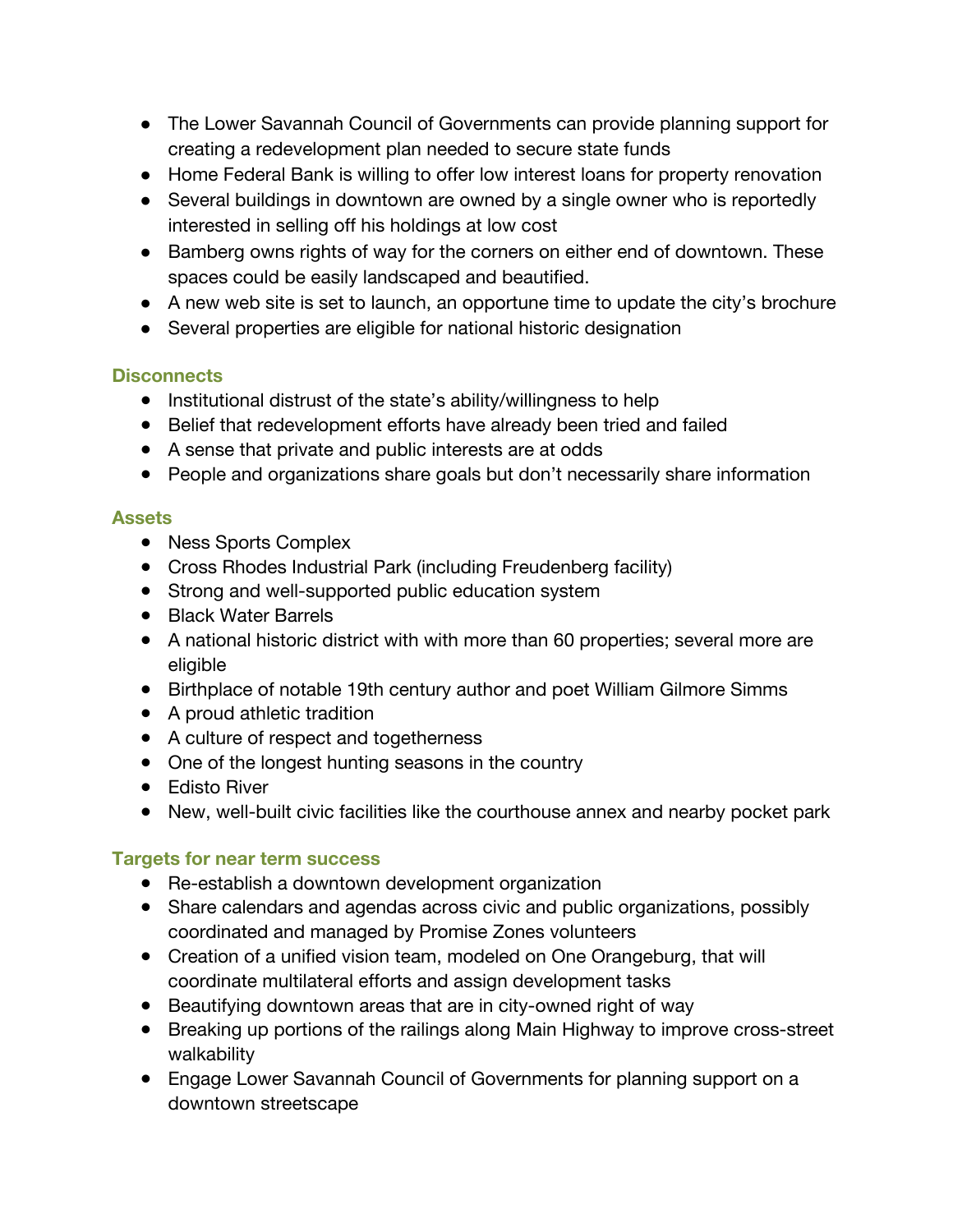- Connect with fledgling businesses already serving adventure tourism on the Edisto
- Found an annual gathering rooted in Bamberg's history to promote community spirit and encourage tourism

# Recommendations

## **1. Reclaim Main Highway as a true downtown thoroughfare**

So long as Bamberg's downtown is built to accommodate a highway and not people, the district will struggle to attract and sustain development. Bamberg's reclamation strategy should begin with an overture to Governor Haley's office, appealing to her intimate connection to the city to address the downtown highway's toxicity to economic development and pedestrian hazards. Walkability enhancements like crosswalks, lowered speeds, traffic signals and speed bumps are legally actionable, if undesirable to the state DOT. The governor's influence can overcome those institutional obstacles. Given the governor's recent appointment to the Trump administration, Bamberg should move quickly to get that conversation started before governor leaves office to take her new position.

In the meantime, the city can make progress on its own to prepare for a highway overhaul. Crosswalks can be painted and sidewalk railings on city right of way can be altered to promote cross-street connectivity. Without these steps, downtown will continue to decline.

## **2. Create walkable and bikeable connections to Richard Carroll Elementary**

Bamberg has every reason to be proud of its newest flagship elementary school. Typical of contemporary structures and developments, however, the site provides no obvious walkable or bikeable path connecting the school to surrounding neighborhoods. Poor active transportation connection limits access to the school overall, particularly for low income families. Adding or striping a walking path through the parking lot can encourage pedestrian commutes to school. Studies show substantial personal health benefits when physical activity is integrated into a daily routine like a commute or occupation, and not restricted to planned exercise. Better walking connectivity with the school will also foster a sense of place of and integration between the school and what surrounds it.

## **3. Actively cultivate and promote Bamberg's existing tourist attractions**

As many workshop attendees observed, Bamberg has several underutilized tourism assets that could give city an economic edge. Access to the blackwaters of the Edisto River and one of the nation's longest deer hunting seasons presents an opportunity to develop a robust outdoor adventure industry that attracts hunters, campers, kayakers, fishermen and naturalists. Bamberg should also promote nearby trails to recreational cyclists. But it's not enough to provide these activities, visitors must be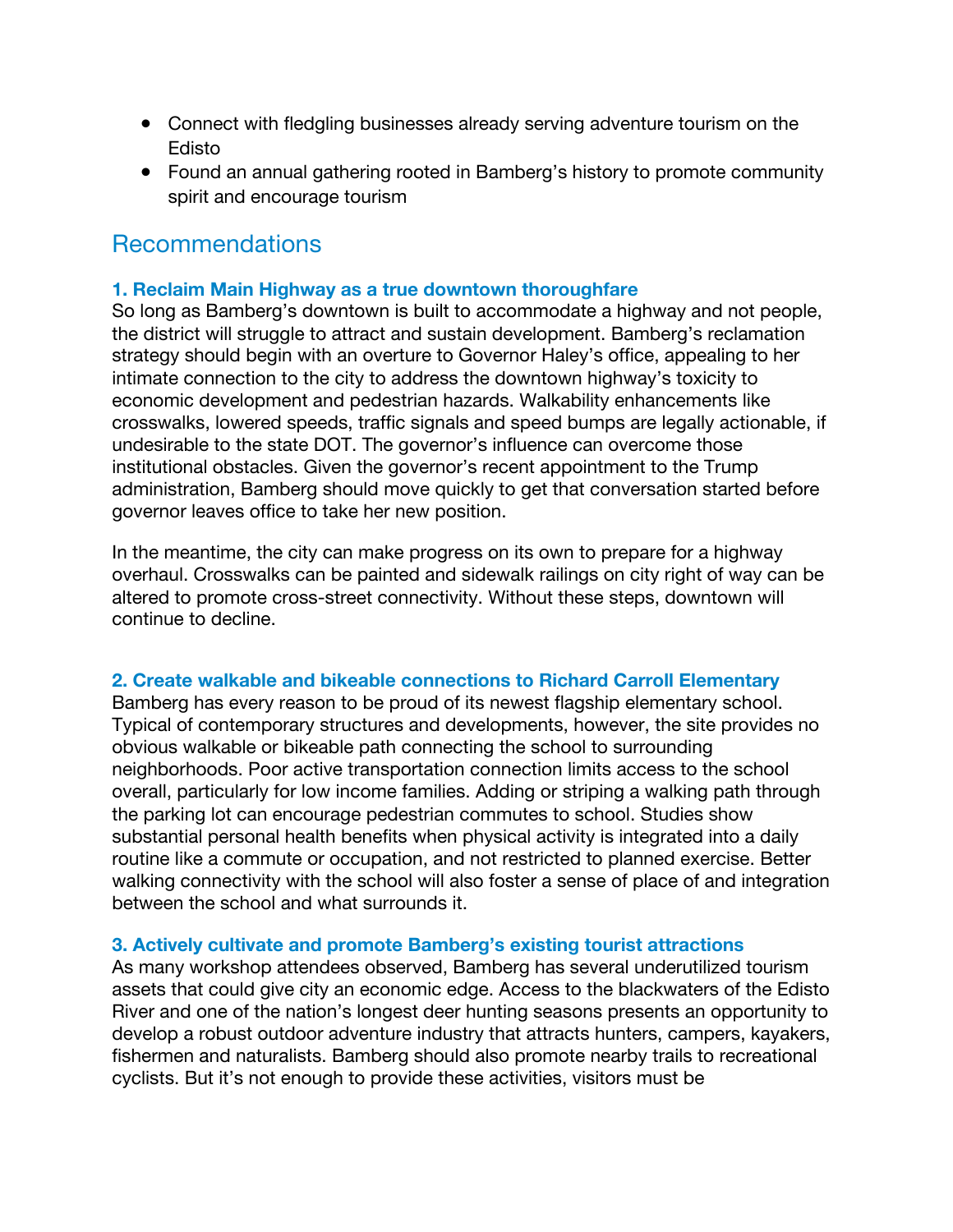accommodated with food and lodging, two industries currently unavailable or at least unmarketed to the nascent tourism activity in the region.

The city should work to incentivize and attract quality lodging options. Courting a noted hotel chain or working to found a local bed and breakfast would be helpful in that regard. Naturally, any headway in revitalizing downtown with hospitality offerings would be helpful in this regard.

Blackwater Barrels offers a unique opportunity for place-based, industrial tourism. Bamberg should collaborate with the company to market the operation as a city attraction, leveraging its novelty to draw in visitors interested in the process of making barrels for spirits. In turn, the company can serve as an anchor for new businesses near its site — hospitality and otherwise — that would benefit from and contribute to foot traffic.

Finally, Bamberg should replace its collapsed welcome monument. Two monuments, one on either side of town, could signal arrival for visitors and display info on local attractions or events that the city would like to promote.

## **4. Found a signature, annual event or festival that celebrates Bamberg**

An annual gathering or festival will help solidify an in-facing and out-facing cultural identity for Bamberg. Rallying around the city's history and shared values through a celebratory festival or event promotes unity and provides a channel for marketing the community to the outside world. In a very real sense, a successful small town festival can put an otherwise remote community on the map for visitors, and define the cultural assets that set the city apart from its neighbors.

There's no shortage of starting points for Bamberg. Workshop attendees exhibited genuine pride for the city's athletic tradition and its history of cultural inclusion. Mining the city's past can instruct the production of promotable, city-wide event that creates a in-person brochure for what makes Bamberg a great place to live.

## **5. Explore public/private partnerships to fill downtown vacancies**

As noted, downtown Bamberg is blighted by several vacant and deteriorating storefronts. Many of these properties are reportedly owned by a single out-of-state party, with interest to sell. Developing a public/private acquisition strategy — ironed out between the city and the local housing non-profit — is one way that the city could obtain, develop and deploy these structures for better use. Creative use of tax credits or financing strategies can be used to defray the upfront cost to developers, or the city can work with a community development financing agency or local bank to identify funding opportunities for interested private developers. Whatever method Bamberg opts for should keep an eye on the long-term public good as well as potential return on investment. A reformed downtown development association could lead this effort and provide a conduit for community input on the process. Any such efforts should be executed deliberately and transparently as to encourage community faith in the city's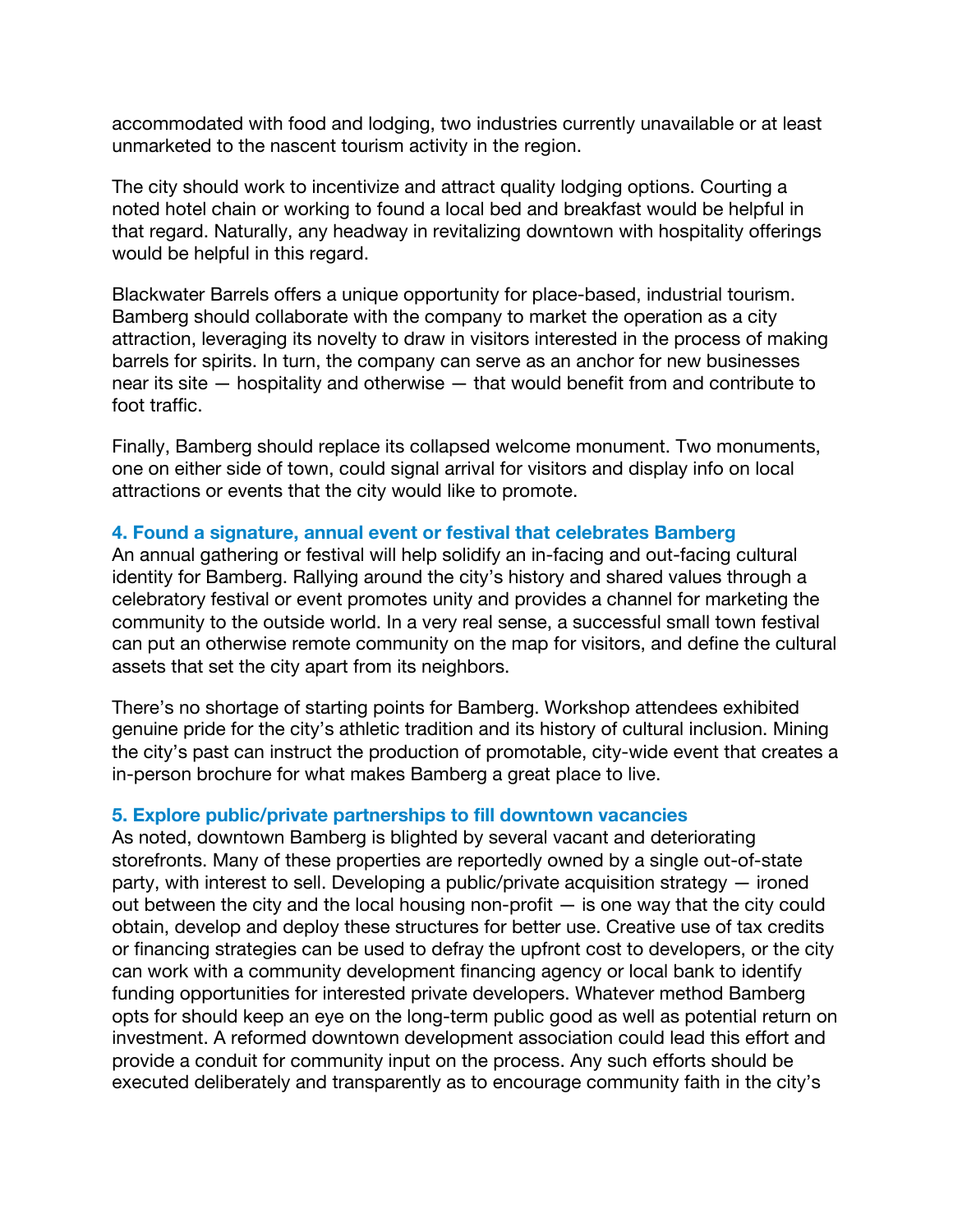role.

USDA Rural Development offers several grants and incentives that would be of use to Bamberg in this effort. See the appendix below for several financial tools that can help the city or private interests develop the beleaguered downtown area.

## **6. Engage MPO's planning services to develop an actionable Downtown plan**

One major roadblock for Bamberg's efforts in downtown is a lack of local planning support. Understaffed and underfunded, the city does not have the resources to meet some of the state's planning requirements to receive grants for streetscaping in the downtown or walkability improvements. Workshop attendees noted that the state funded an impressive streetscape project in nearby Orangeberg, an effort lead by the Lower Savannah Council of Governments, the region's MPO.

As part of its mission, LSCOG offers planning support to its member jurisdictions. Bamberg should engage the LSCOG planning office to assist in developing a downtown plan that would satisfy the state's funding requirements.

The region's Promise Zone office has access to a volunteer labor force that could be used for logistical planning and public outreach work. That could help overcome the resource challenges that face Bamberg's efforts to produce and take action on a downtown revitalization plan.

Bamberg's engagement on this issue should be part and parcel of a wider effort to collaborate with its regional partners. Nearby jurisdictions and the county all face similar issues, and there's great value in shared solutions to common problems. Breaking down institutional communication barriers that obstruct interagency cooperation will be instrumental in Bamberg' and the region's future prosperity.

Appendix A: USDA funding and development resources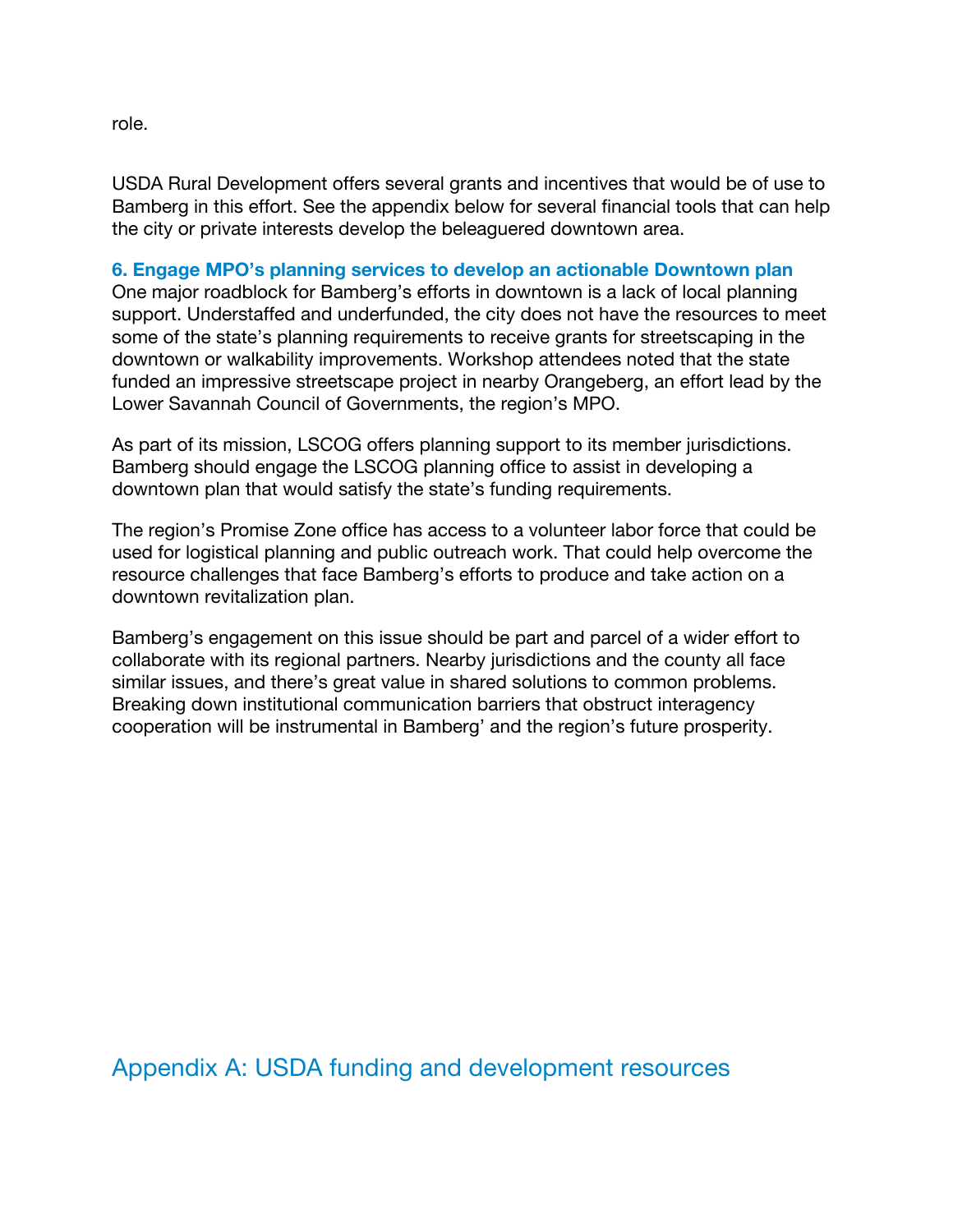

**Department of Agriculture** 

**Rural Development** 

**Alton Smart Growth Workshop** July 13 - 14, 2016

**USDA** - Rural Development Mission

# "To increase economic opportunity and improve the quality of life for all rural Americans."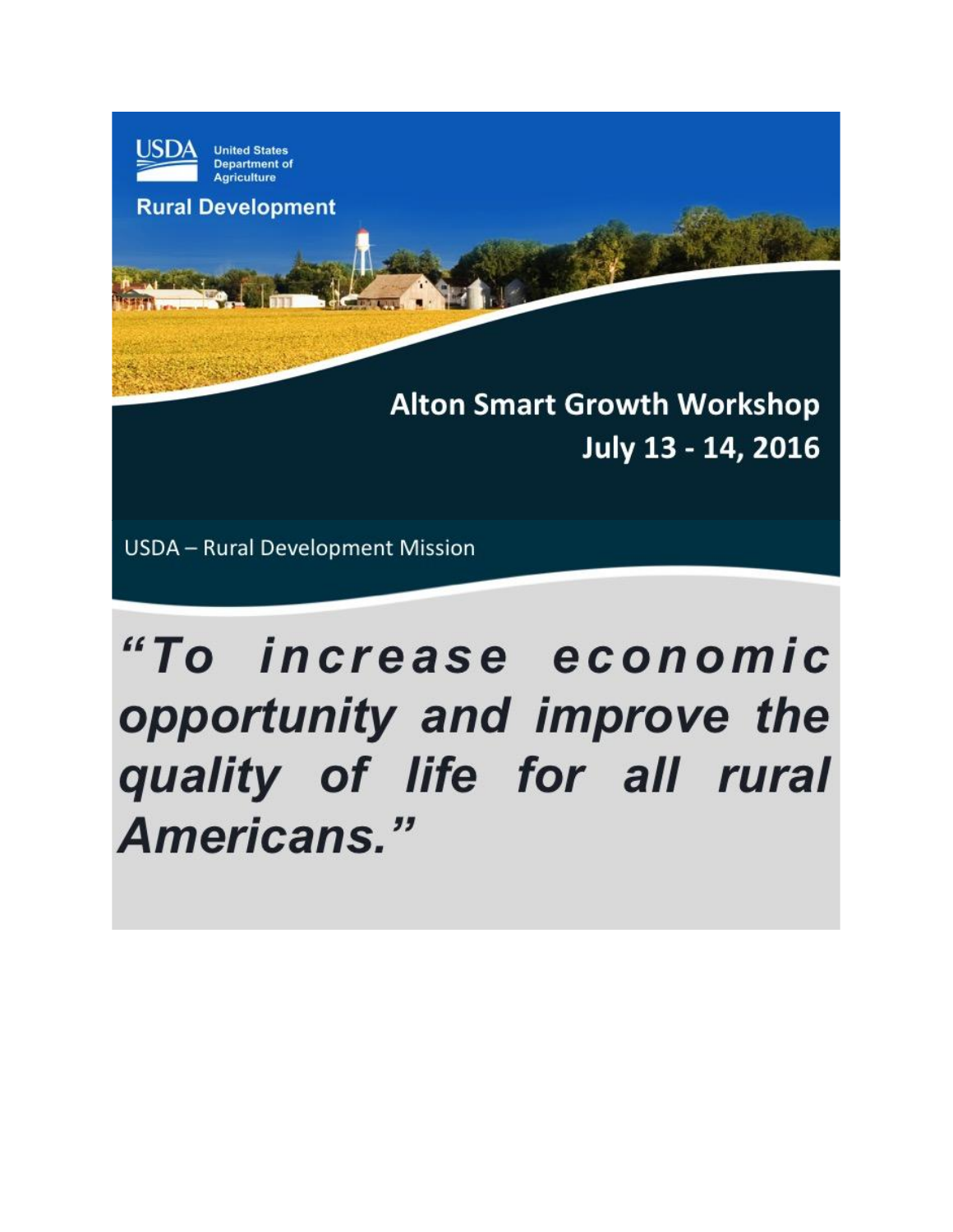Strong ownersh eadership

**Population Guidelines** 

Business Programs: 50,000 and below (exception is local foods projects) **Community Programs: 20,000 and below** Housing Programs: 35,000 and below Water and Waste Water Programs: 10,000 and below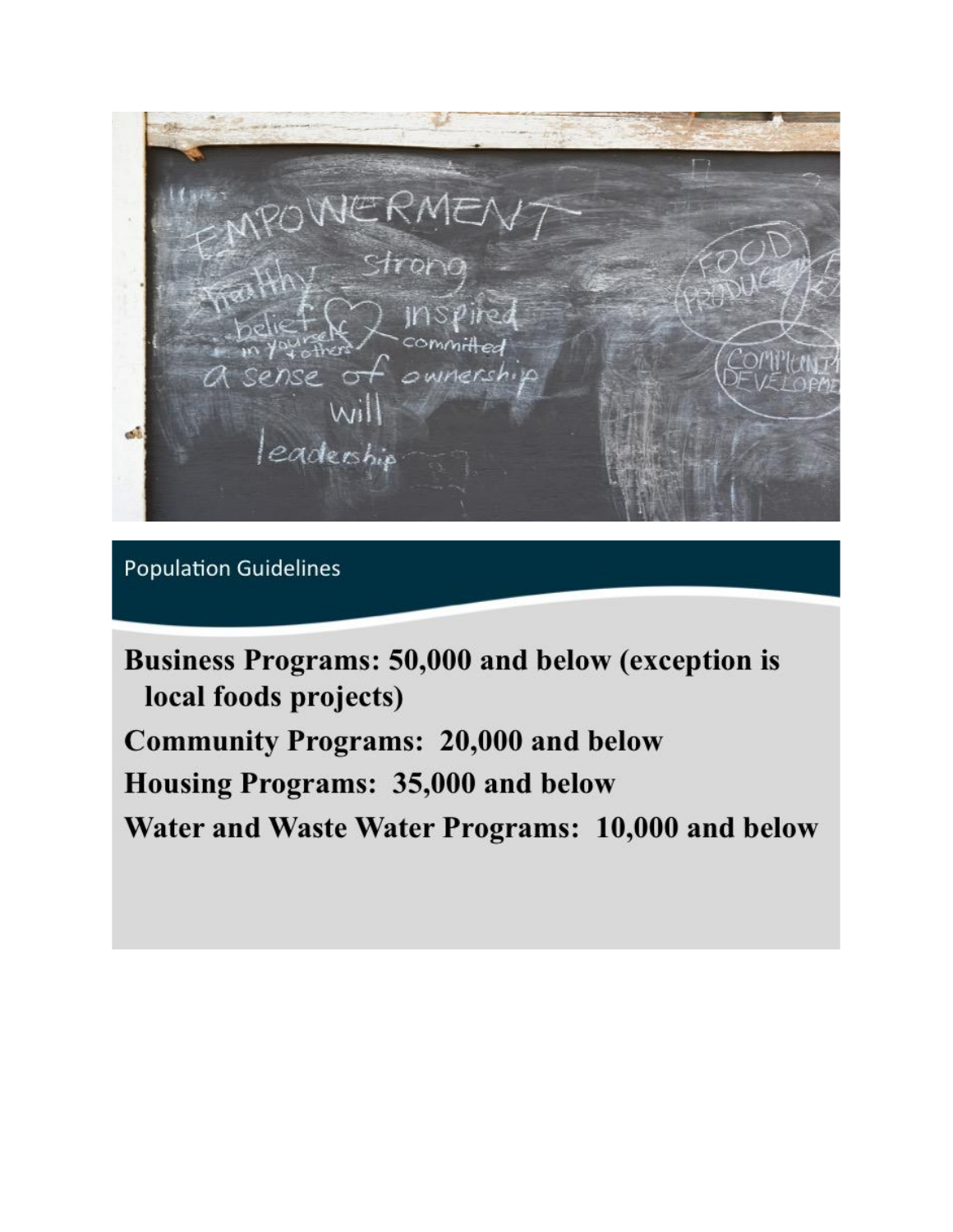## **Community Connect Grant**

#### **Program Purpose:**

Program helps fund broadband deployment into rural communities where it is not yet economically viable for private sector providers to deliver service. Who May Apply: Most State and Local Governments/Federally-Recognized Tribes/Non-Profits/For-Profit Corporations **Special Considerations:** SUTA/Strikeforce and Promise Zone Areas (Extra 15 points for scoring) **Application Grant Request Limits: Application Match Requirements:** MINIMUM =  $$100,000$  MAXIMUM =  $$3,000,000$  Minimum = 15% of Grant Request **FY2015 Funded Projects: FY2016 Budget Allocation:** \$11 Million (5 out of 68 applications) \$11,740,000 Available **Grant Application Period:** 

Opened April 18, 2016 and Closed June 17, 2016 (www.grants.gov or Paper applications)

## Distance Learning & Telemedicine Grant

#### **Program Purpose:**

Assists rural communities to use telecommunications by purchasing equipment to connect remote locations to urban areas or other rural areas for purposes of increased education or healthcare opportunities.

#### **Who May Apply:**

Most State and Local Governments/Federally-Recognized Tribes/Non-Profits/For-Profit Corporations **Special Considerations:** 

SUTA/Strikeforce and Promise Zone Areas (Extra 15 points for scoring)

**Application Grant Request Limits:** 

MINIMUM = \$50,000 MAXIMUM = \$500,000 **FY2015 Funded Projects:** 

\$23 Million (75 out of 191 applications)

Minimum = 15% of Grant Request **FY2016 Budget Allocation:** \$19,000,000 Available (182 Applications Received)

**Application Match Requirements:** 

#### **Grant Application Period:**

Opened January 12, 2016 and Closed March 14, 2016 (www.grants.gov or Paper applications)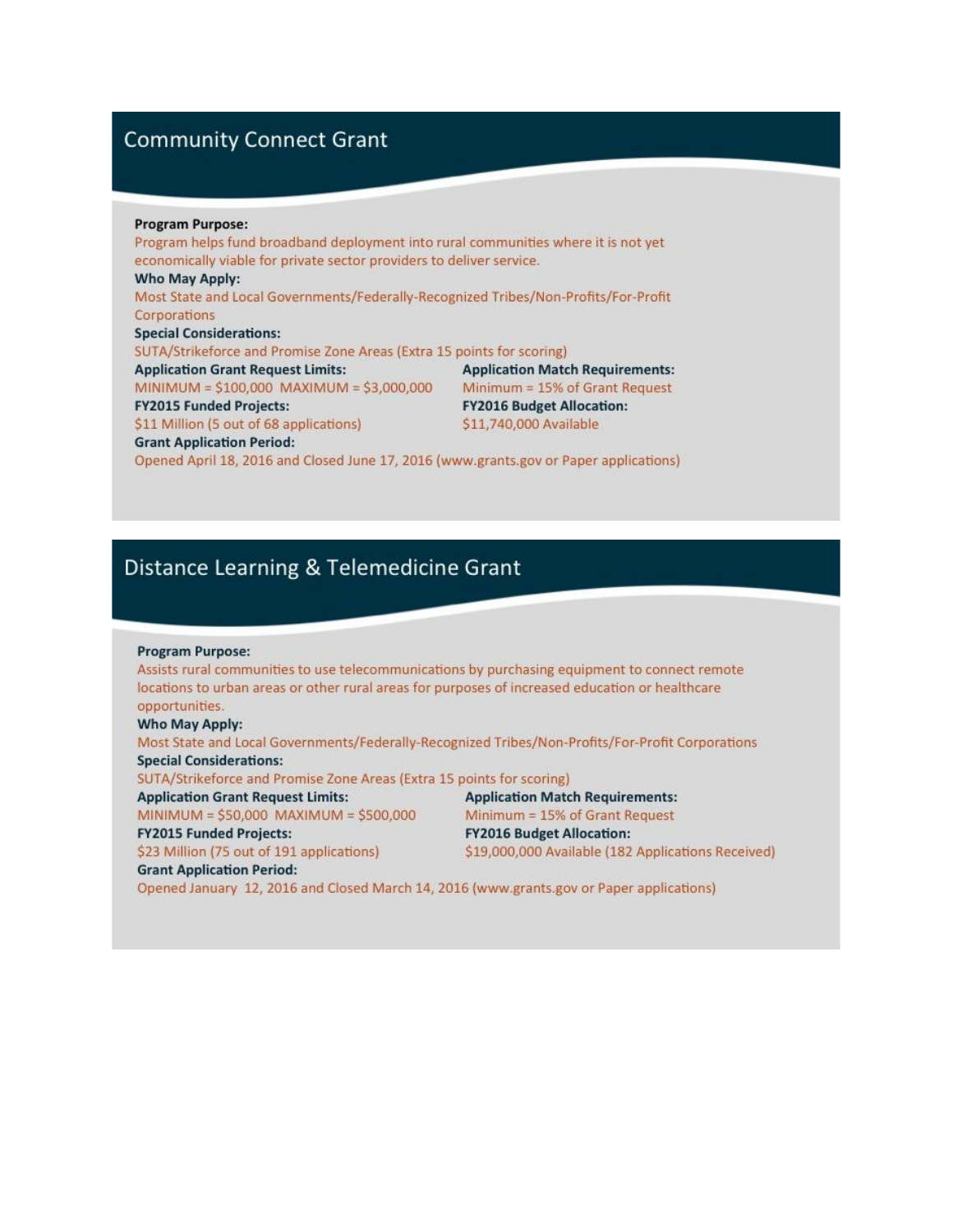## Business and Industry (B&I) Guaranteed Loans

#### **Program Purpose:**

Bolsters the existing private credit structure through the guaranteeing of loans for rural businesses, allowing private lenders to extend more credit than they would typically be able. Who May Apply: Lenders with legal authority, sufficient experience, and financial strength to operate a successful lending program **Eligible borrowers:** For-profit business, Nonprofits and cooperatives, Federally recognized Tribes, Public bodies Loan guarantee limits: 80% for loans of \$5 million or less 70% for loans between \$5 and \$10 million 60% for loans exceeding \$10 million, up to \$25 million maximum Terms: Interest rate negotiated between lender and borrower, subject to Rural Development review. Real estate - 30 years, machinery and equipment -15 years and working capital - 7 years.

Initial guarantee fee of 3% with annual renewal fee of 0.5% on outstanding principal.

## **Rural Business Development Grant (RBDG)**

**Program Purpose:** Assist small and emerging businesses in rural areas Who May Apply: Public bodies, units of government and community-based non-profit organizations **Special Considerations:** Eligible costs include real estate improvements, equipment, utility/infrastructure, feasibility studies, engineering services, and/or technical assistance to small businesses **Competitive application process Application Grant Request Limits:** Grants less than \$100,000 have highest competitive priority **FY2015 Funded Projects:** \$674,519 (18 Grants) **FY2016 Budget Allocation:** \$610,000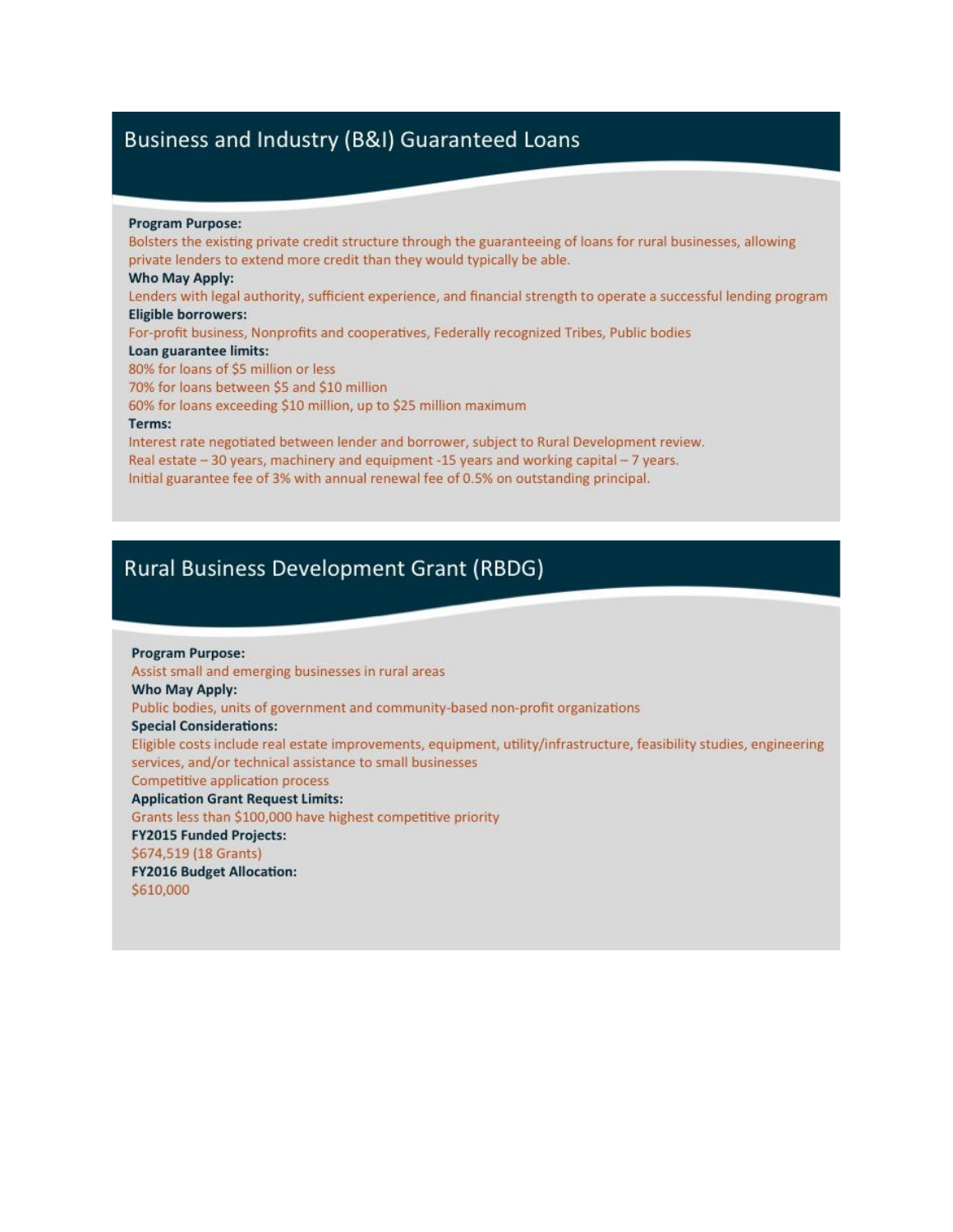## Rural Economic Development Loans and Grants (REDLG)

**Program Purpose:** Assist economic and community development projects in rural areas Who May Apply: Rural electric or telecommunications utilities **Special Considerations:** Real estate improvements, equipment, working capital Pass-through funding 20% Match Required from utility **Application Grant Request Limits:** Up to \$300,000 to establish Revolving Loan Fund for electric or telecommunications utility **FY2016 Budget Allocation:** \$40,000,000 (National Competition)

## Rural Energy for America Program (REAP)

**Program Purpose:** Assist rural small businesses and agricultural producers by conducting and promoting energy audits, and providing renewable energy development assistance. Who May Apply: Farmers and rural small businesses **Special Considerations:** Grant is 25% of eligible project costs **Application Grant Request Limits:** \$500,000 maximum for renewable energy projects \$250,000 maximum for energy efficiency \$100,000 maximum for energy audit and rural energy development assistance **FY2015 Funded Projects:** \$1,978,341 (85 Grants) **FY2016 Budget Allocation:** \$819,000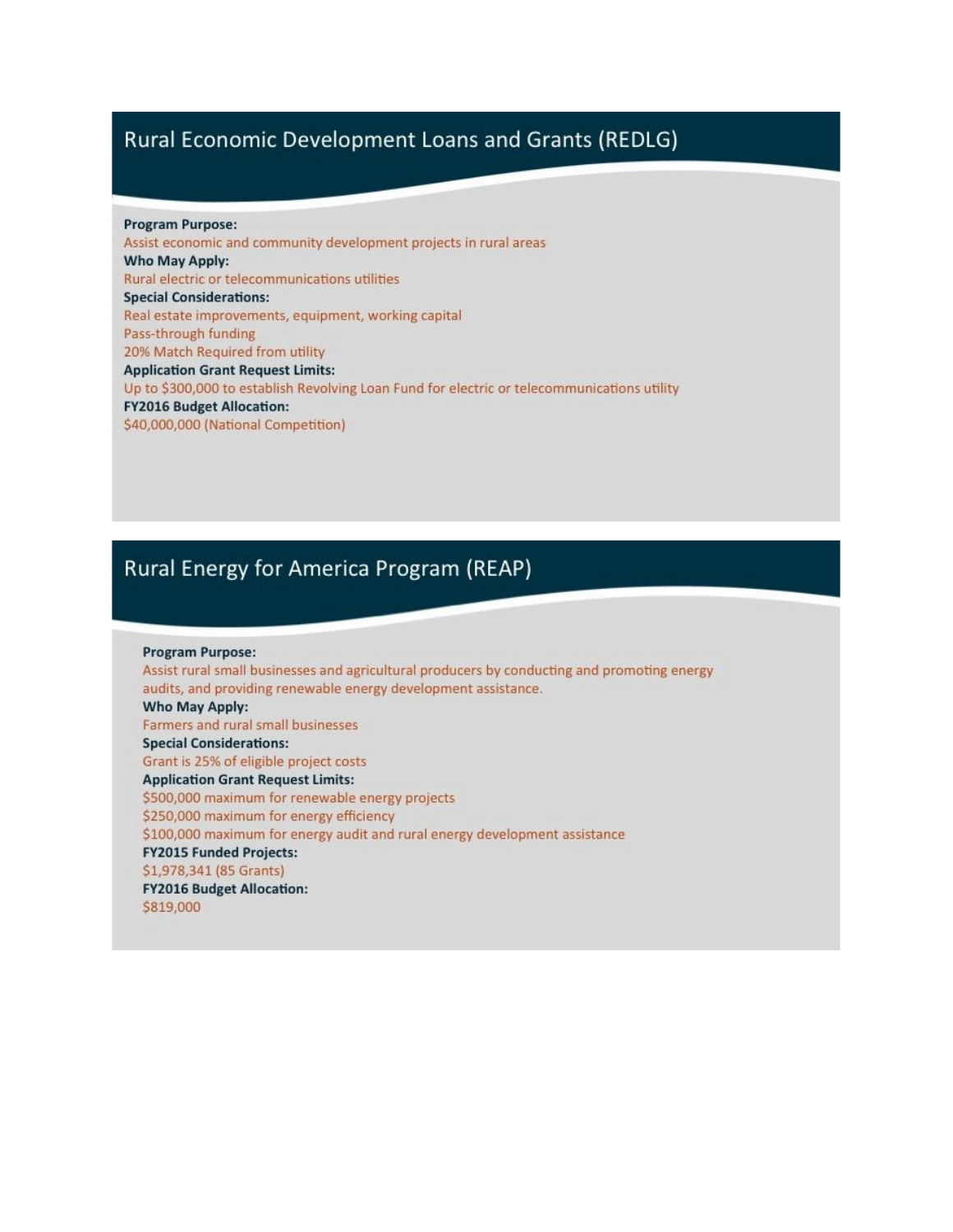## **Community Facilities Grant Program**

#### **Program Purpose:**

Provides affordable funding to develop essential community facilities Who May Apply: Public body or community-based non-profit organization **Special Considerations:** Essential community facility is defined as a facility that provides an essential service to the local community for the orderly development of the community. Does not include private, commercial or business undertakings. **Application Grant Request Limits:** Grant for up to 15%, 35%, 55% or 75% of proposed project depending upon population and MHI of proposed service area **FY2015 Funded Projects:** \$314,000 (21 Grants) **FY2016 Budget Allocation:** \$543,780

## Economic Impact Initiative (EII) Grant Program

#### **Program Purpose:**

Provides funding to assist in the development of essential community facilities in rural communities with extreme unemployment and severe economic depression

#### **Who May Apply:**

Public body or community-based non-profit organization

#### **Special Considerations:**

Essential community facility is defined as a facility that provides an essential service to the local community for the orderly development of the community.

Grants may made in combination with other Rural Development financial assistance.

#### Community facilities may include

**FY2015 Funded Projects:** 

#### \$118,700 (14 Grants)

**FY2016 Budget Allocation:** 

\$118,700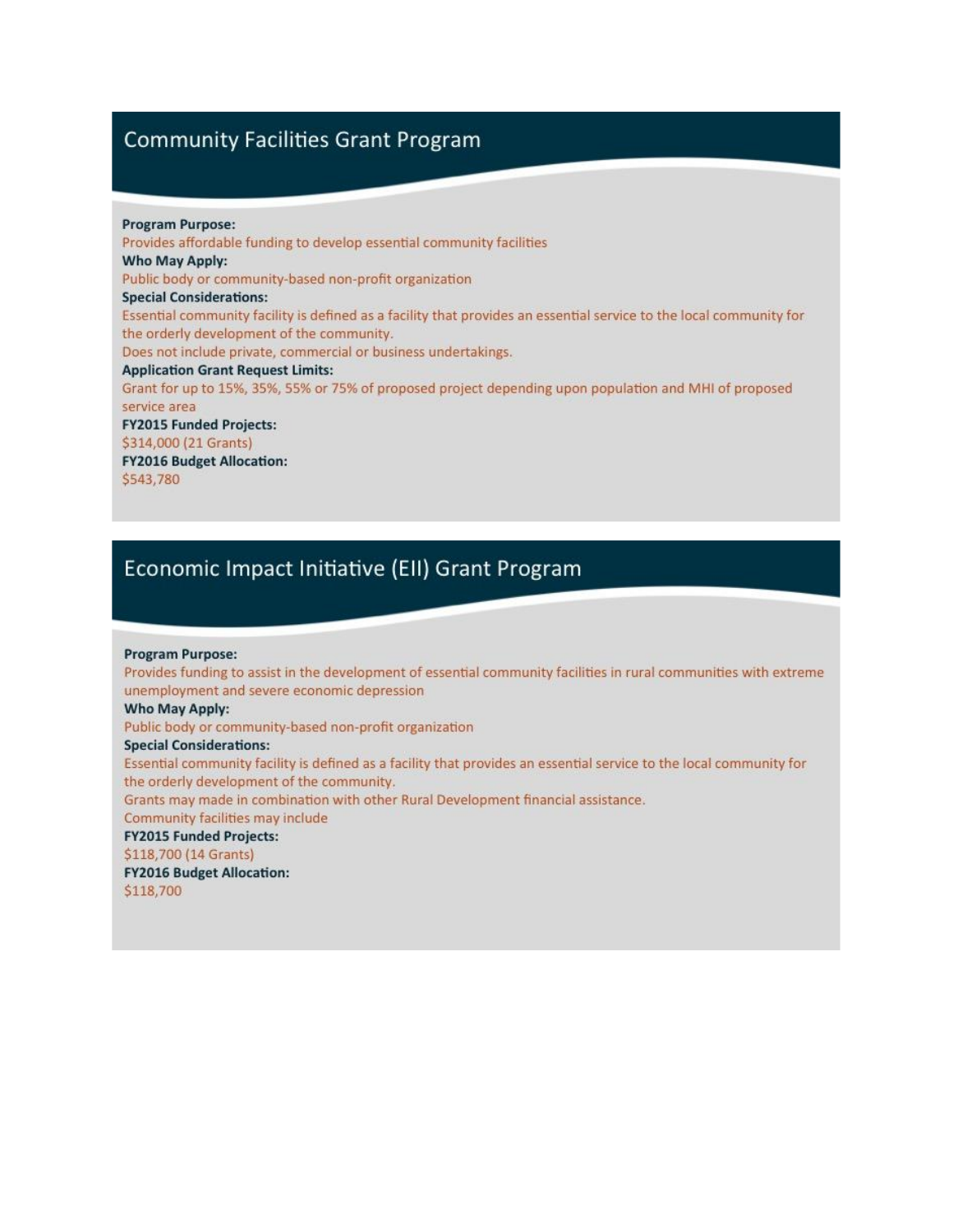## Rural Community Development Initiative Grant (RCDI)

#### **Program Purpose:**

Provide funding to help non-profit housing and community development organizations support housing, community facilities, and community and economic development projects Who May Apply: Public bodies and non-profit organizations **Eligible Uses:** Training sub-grantees; for example, home-ownership or minority business entrepreneur education Technical assistance such as strategic plan development, board training, effective fundraising techniques **Application Grant Request Limits:** \$50,000 minimum award \$250,000 maximum award Matching funds equal to the amount of the grant award **FY2015 Funded Projects:** \$155,000 (1 Grant)

## Housing Preservation Grant (HPG) Program

#### **Program Purpose:**

Provides grants to sponsoring organizations for the repair or rehabilitation of housing occupied by low- and verylow-income families and individuals.

#### Who May Apply:

State and local government entities and non-profit organizations

#### **Eligible Uses:**

Home must be in a rural area or community under 20,000 population Repairing or replacing electrical wiring, foundations, roofs, insulation, heating systems, water/waste disposal systems Handicap accessibility features Labor and materials

**FY2015 Funded Projects:** 

\$86,273 (3 Grants)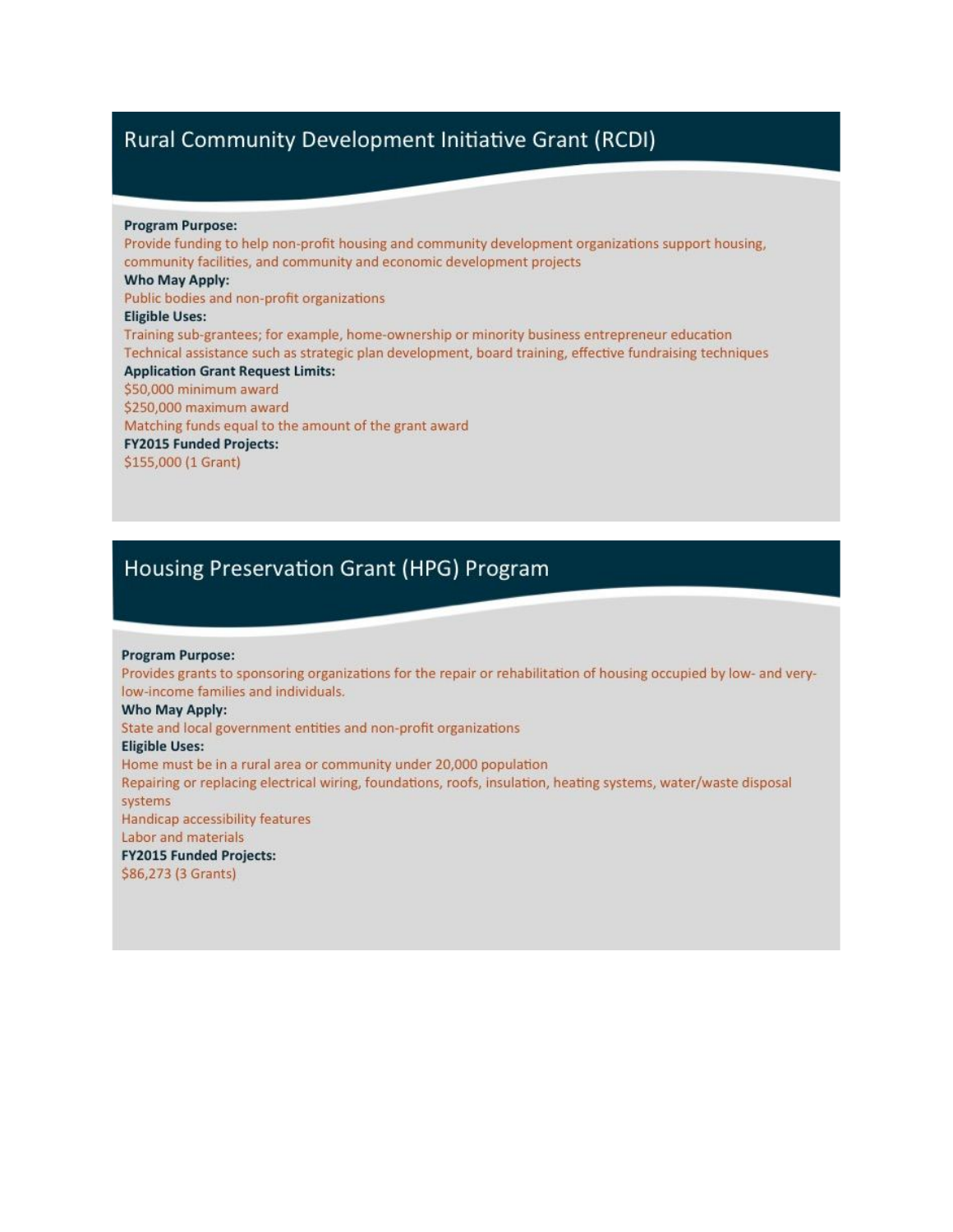# Single Family Housing 504 Grants Program

#### **Program Purpose:**

Provides loan and grant funds to be used to pay for needed repairs to dwellings of very low income families. To remove health and safety hazards - leaky roofs, bad heating systems, structural problems, handicap accessibility. Who May Apply: Very-low income families or individuals **Special Considerations:** Home must be in a rural area or community under 35,000 population Lifetime grant assistance up to \$7,500. Grants only available to applicants 62 years or older who do not have repayment ability. **FY2015 Funded Projects:** \$379,383(154 Grants) FY 2016 Budget Allocation \$367,834

## **Community and Economic Development (CED)**

Partners With Potential to Assist Downtowns/Communities

- Missouri Department of Economic Development (DED) Community Development **Block Grant (CDBG)**
- Small Business Administration (SBA)
- University of Missouri and Lincoln University Extensions
- Missouri Department of Transportation (MoDOT)
- Missouri Department of Natural Resources (DNR) State Historic Preservation Office (SHPO)
- Community Development Finance Institutions (CDFIs)
- Community Foundations
- Environmental Protection Agency (EPA) Local Foods/Local Places Initiative
- Brownfields Program (EPA and DNR)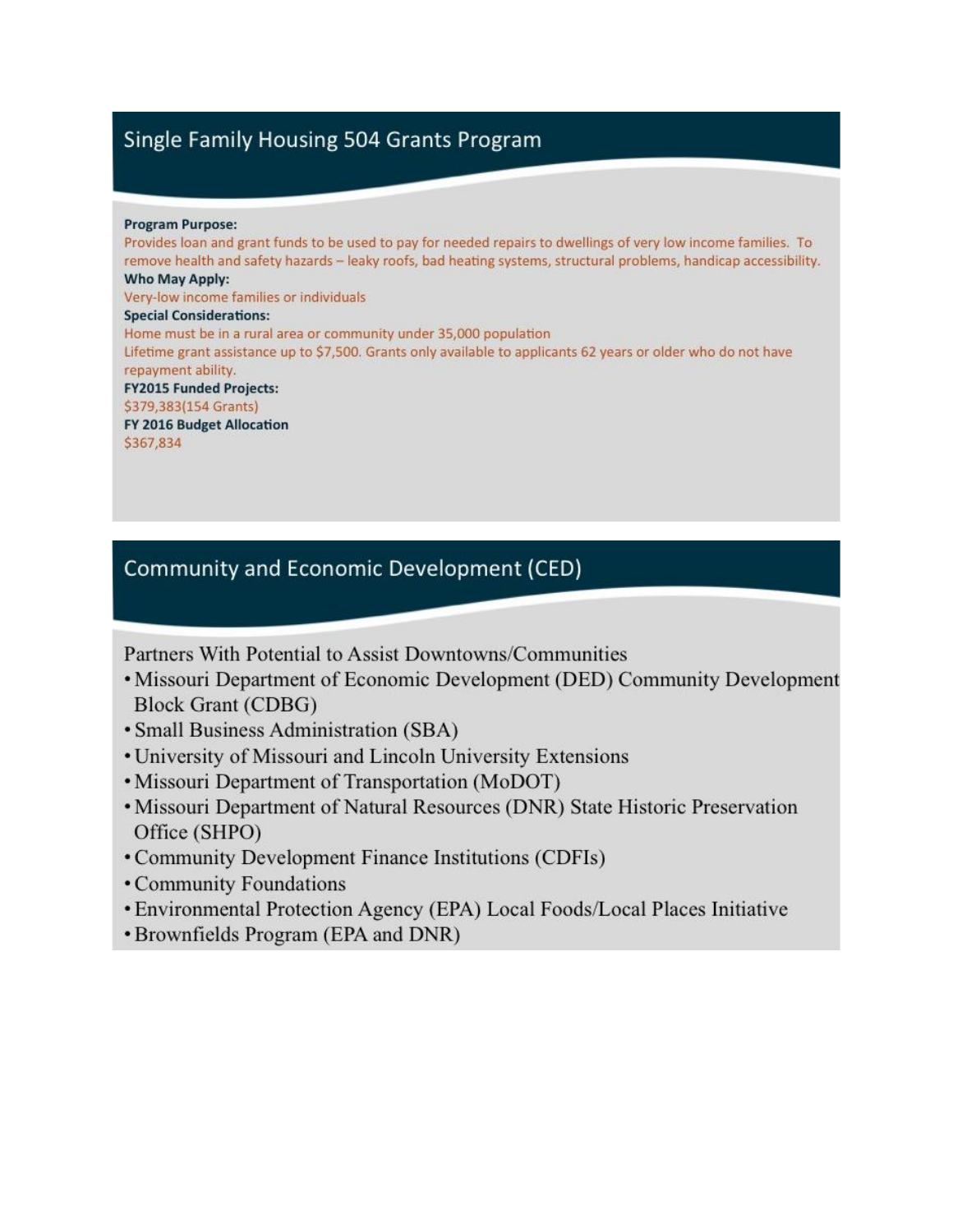# Let's Talk!

What projects do you have underway or under consideration in your community?

What barriers/obstacles exist to successful implementation or completion of the project?

Are projects being hindered or threatened by government processes? What projects would you undertake if money were not an issue?

What assistance or expertise do you need in your community to bring your project to fruition?

What assets are present in your community which are not currently being utilized fully?